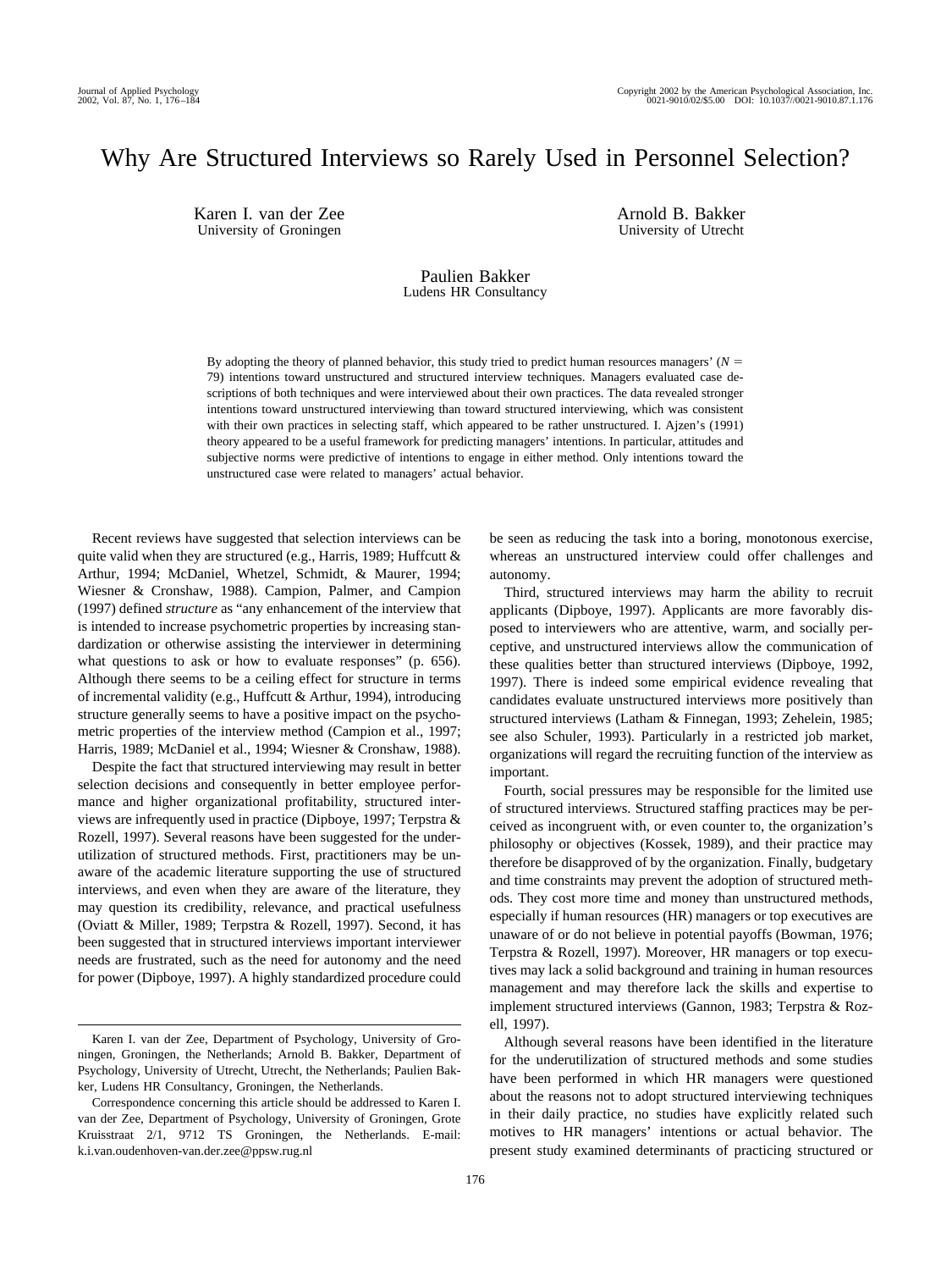unstructured interview techniques. We adopted Ajzen's (1991) model of planned behavior because it constitutes a comprehensive model for predicting and explaining human behavior and because we felt that the determinants identified in the literature (lack of knowledge, low attractive value, and social pressures) could easily be classified into Ajzen's model.

# The Theory of Planned Behavior

Ajzen's (1991) theory of planned behavior is an extension of the theory of reasoned action (Ajzen & Fishbein, 1980; Fishbein & Ajzen, 1975). A central factor in the theory is the individual's intention to perform a given behavior. Intentions are assumed to capture the motivational factors that influence a behavior. The theory postulates three independent determinants of intentions: attitudes, subjective norms, and perceived behavioral control. First, a person's *attitude* toward a given behavior refers to the degree to which the person has a favorable or an unfavorable evaluation of the behavior in question. Second, the *subjective norm* refers to the perceived pressure to perform or not to perform the behavior. Finally, the degree of *perceived behavioral control* refers to the perceived ease or difficulty of performing the behavior and is assumed to reflect past experience as well as anticipated obstacles.

The assumption is that, the more favorable the attitude and the subjective norm with respect to a given behavior, and the greater the perceived behavioral control, the stronger is an individual's intention to perform the specific behavior and the greater is the likelihood that the individual will actually perform that behavior. The relative importance of attitude, subjective norm, and perceived behavioral control in the prediction of intentions is expected to vary across behaviors and situations (Ajzen & Fishbein, 1980).

In addition, the theory of planned behavior deals with the antecedents of attitudes, subjective norms, and perceived behavioral control. The theory postulates that people's overall attitudes toward behavior are based on beliefs about the likelihood of certain outcomes linked to the behavior and evaluations of those outcomes. In the present context, for example, beliefs about loss of autonomy may influence an HR manager's attitude toward structured and unstructured interviews. In a similar vein, subjective norms derive from what people believe others think they should do (normative beliefs) and the motivation to comply with these others. With respect to structured interviewing, the overall attitude toward structured methods in the organization represents a possible normative belief. Dependent on whether individuals regard it as important to comply with important others, those individuals' norms will affect their intentions and subsequently their behavior. Finally, perceived control is determined by beliefs about the likelihood that certain factors will inhibit or facilitate the behavior and the power of these factors to do so. Relevant control beliefs of HR managers may concern factors such as possessing the necessary skills to engage in structured or unstructured interviewing. The theory postulates that underlying beliefs combine to produce overall attitudes, subjective norms, and perceived control and subsequently affect intentions and behavior (see Figure 1).

# The Present Study

In this study, we examined in an experimental way the importance of attitudes, subjective norms, and perceived behavioral



*Figure 1.* Model of planned behavior (Ajzen, 1991).  $b = \text{belief}$ ; e evaluation;  $nb =$  normative belief;  $mtc =$  motivation to comply;  $cb =$ control power;  $p = power$ .

control in the prediction of HR managers' intentions toward interviewing practices. Managers received descriptions of an unstructured and a structured method of interviewing, and intentions, attitudes, subjective norms, and perceived behavioral control, as well as the underlying beliefs in response to these methods, were measured. The descriptions were developed by varying the described elements of structure in interview methods identified by Campion et al. (1997). Because we assumed that the beliefs that underlie managers' intentions toward structured interviews may differ from those underlying intentions toward unstructured interviews, we decided to test Ajzen's (1991) model for both methods separately. Finally, the factors from Ajzen's model were related to managers' actual behavior as indicated by the number of elements of standardization they used, as distinguished by Campion et al.

In terms of hypotheses, we expected that managers' intentions toward unstructured interviews would be more positive than their intentions toward structured interviews. Furthermore, we expected that managers' intentions toward both methods as well as their behavior could be significantly predicted from their attitudes, subjective norms, and perceived behavioral control.

### Method

# *Participants and Procedure*

A sample of 79 individuals participated in the study. They were between 23 and 61 years old ( $M = 40.85$  years,  $SD = 9.51$  years); 85% were male and 15% female. Forty-six percent held a general managerial position; 54% had an HR management position. All participants were involved in staff recruitment and selection. A majority of participants ( $n = 55$ ) were members of technical companies in the Netherlands. Building trade companies were called with the request to provide names and phone numbers of the managers who were responsible for personnel selection. These managers were contacted by telephone and kindly requested to participate. Participants received a questionnaire by mail that contained descriptions of unstructured and structured methods of interviewing and a short questionnaire attached to these descriptions concerning intentions, attitudes, subjective norms, and perceived behavioral control. A few weeks later, they participated in a 1-hr semistructured interview in which they were questioned about their selection methods. These participants could return the completed questionnaire to the researchers at the time of the interview. The interviews took place at their offices.

The remaining participants  $(n = 24)$  were managers from two large Dutch employment agencies who received the questionnaire at home and who did not participate in an interview. A letter was sent to 50 managers who had, as part of their professional education, participated in a course on human resources management instruments (response rate  $= 48\%$ ). This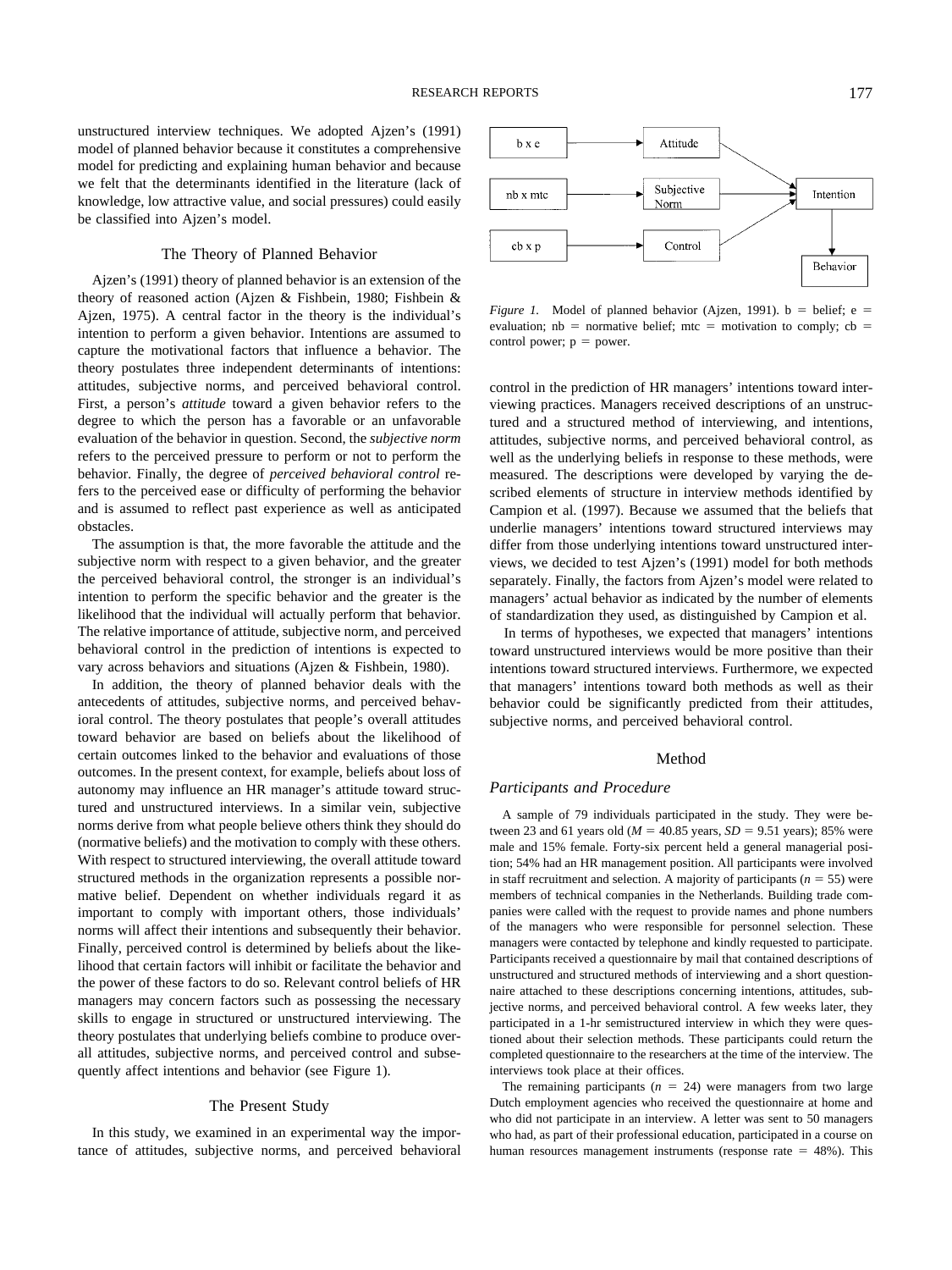group could return the completed questionnaire in a stamped addressed envelope.

# *Instruments*

*Experimental manipulation*. To evoke participants' reactions toward structured and unstructured interview methods, descriptions of an unstructured and a structured method of interviewing were developed. Cases of fictitious technical companies were developed concerning a building trade company in the low-structure condition and a metal company in the high-structure condition. For both cases, information was provided on 10 elements of structure in interview methods identified by Campion et al. (1997; see Elements 1, 2, 4, 5, 6, 7, 10, 12, 13, and 14 in Table 1). To evoke reactions to unstructured versus structured interviews, the case represented the lowest structure versus the highest structure positions on each element. Appendix A shows a fragment from each case description. Additional information was the same across conditions, and the number of words was about equal in both versions. The cases differed with respect to type of industry (building trade vs. metal), but we do not believe that the lack of counterbalancing had any serious effect on the results.

A short introduction preceded the cases. Participants were told that we were interested in their opinions about two examples of selection procedures in which the interview played an important role. Each description was followed by a questionnaire including indicators of behavioral intentions, attitudes, subjective norms, perceived control, and underlying beliefs. Appendix B contains the questionnaire items for the low-structure condition. To control for possible order effects, half of the subjects received the low-structure condition followed by the high-structure condition; the remaining subjects received the high-structure condition followed by the low-structure condition. Preliminary analyses revealed no order effects.

*Behavioral intentions.* Participants' behavioral intentions were measured by a three-item scale that was linked to each case. Participants gave their answers on a 5-point scale ranging from 1 (*very unlikely*) to 5 (*very likely*). Cronbach's alpha for this scale was .89 in the low-structure condition and .79 in the high-structure condition.

*Overall attitudes.* In both conditions, overall attitude was measured by a seven-item scale with items describing favorable and unfavorable evaluations of each methodology, such as *very bad* at the negative pole versus *very good* at the positive pole. Participants indicated their position on a 5-point scale with 1 representing the negative pole and 5 representing the positive pole. Alphas of .92 and .89 were found in the low- and highstructure conditions, respectively.

*Belief-based attitudes.* Nine specific attitudinal beliefs (see Appendix B) were generated from the literature, referring to outcomes such as the cost-effectiveness of the method, annoyance of candidates, and the quality of the decision. A belief-based indicator of attitudes was obtained by multiplying the perceived likelihood of each outcome (belief strength) by the evaluations of each outcome (evaluation of the belief) and summing across the nine attitudinal beliefs (Ajzen, 1991). For both belief strength and evaluation, a 5-point scale was used ranging from 1 (*very unlikely*) to 5 (*very likely*) and from 1 (*not very serious*) to 5 (*very serious*), respectively. The reliability of the resulting belief-based indicator (represented by the product terms<sup>1</sup>) was .74 in the low-structure condition and .76 in the high-structure condition.

*Overall subjective norms.* Overall subjective norms were measured with three items. Participants gave their answers on a scale ranging from 1 (*never*) to 5 (*always*). Alpha was .87 in the low-structure condition and .70 in the high-structure condition.<sup>2</sup>

*Belief-based subjective norms.* Belief-based subjective norms concerned norms of the organization, the management, and colleagues. A belief-based indicator of subjective norms was obtained by multiplying the assessed likelihood that these referent others would approve of performing a given behavior (normative beliefs) by the motivation to comply with these referent others and summing across the three beliefs. The scale ranged from 1 (*not at all*) to 5 (*strongly*) for normative beliefs and from 1 (*totally disagree*) to 5 (*totally agree*) for motivation to comply. Cronbach's alpha for the resulting scale represented by these product terms was .85 in the low-structure condition and .76 in the high-structure condition.

*Overall perceived control.* Four items were included for overall perceived control. Again, a 5-point scale was used ranging from 1 (*not at all*) to 5 (*strongly*). Alpha was .81 in the low-structure condition and .72 in the high-structure condition.

*Belief-based perceived control.* A belief-based measure of perceived control was obtained by combining the perceived likelihood of six factors to inhibit or facilitate structured or unstructured interviewing (control beliefs) in a multiplicative fashion with the perceived power to do so and summing across beliefs. Items were mirrored in the high-structure condition, because it was assumed that the absence of factors that presumably facilitate structured interviewing may enhance unstructured interviewing. Participants gave their answers on a scale ranging from 1 (*very unlikely*) to 5 (*very likely*) for beliefs and from 1 (*never*) to 5 (*always*) for power. Cronbach's alpha for the belief-based indicator of control was .84 in the low-structure condition and .81 in the high-structure condition.

*Actual behavior.* A few weeks after filling out the questionnaire, in a semistructured interview, a subsample of 55 participants were questioned about their own methods in selecting new staff. Nineteen open-ended questions were included concerning the amount of structure in the selection interview. The 19 elements of structure were derived from a review by Campion et al. (1997; see Table 1). The items that were not explicitly mentioned by Campion et al. concerned whether the interviews were prepared in advance, whether multiple interviews were used, whether participants kept track of the literature on selection, and whether participants discussed general procedures with the interviewers involved. These elements were added on the basis of practical experience but can also be inferred from the elements distinguished by Campion et al. Preparation of interviews seems to be a more general requirement for introducing elements of standardization; a higher number of interviews seems to extend interview length, and both knowledge acquisition and on-the-job evaluation can be regarded as an extension of training.

The answering categories were based on the degrees of structure that Campion et al. (1997) distinguished for the different elements. The interviewer classified the participants' reactions to each question into the answering categories. Table 1 presents the score distributions for all items. Removing four unreliable items (Items 2, 4, 11, and 12) resulted in a scale with moderate reliability ( $\alpha = .62$ ).

### Results

#### *Central Variables From Ajzen's (1991) Model*

First, we were interested in participants' intentions toward both methodologies. The data revealed that, as we predicted, intentions toward the unstructured case were more positive than intentions toward the structured case ( $M = 3.14$  vs. 2.05, respectively),  $F(1)$ ,  $70 = 33.54, p < .001, \eta^2 = .32$ , supporting the basic assumption of the present study that HR managers would be more likely to engage in unstructured interviewing than in structured interviewing. Next, for both conditions separately, the value of attitudes,

<sup>1</sup> Internal consistencies for belief strength, normative beliefs, control belief, and perceived power exceeded .70. The internal consistency for evaluation of the belief was low ( $\alpha = .15$ ).

<sup>&</sup>lt;sup>2</sup> The reliability of the scales for overall attitude, subjective norms, and perceived control was consistently lower in the high-structure condition. The reliability was probably due to the fact that participants had more ambivalent feelings toward the structured methodology as described in the case.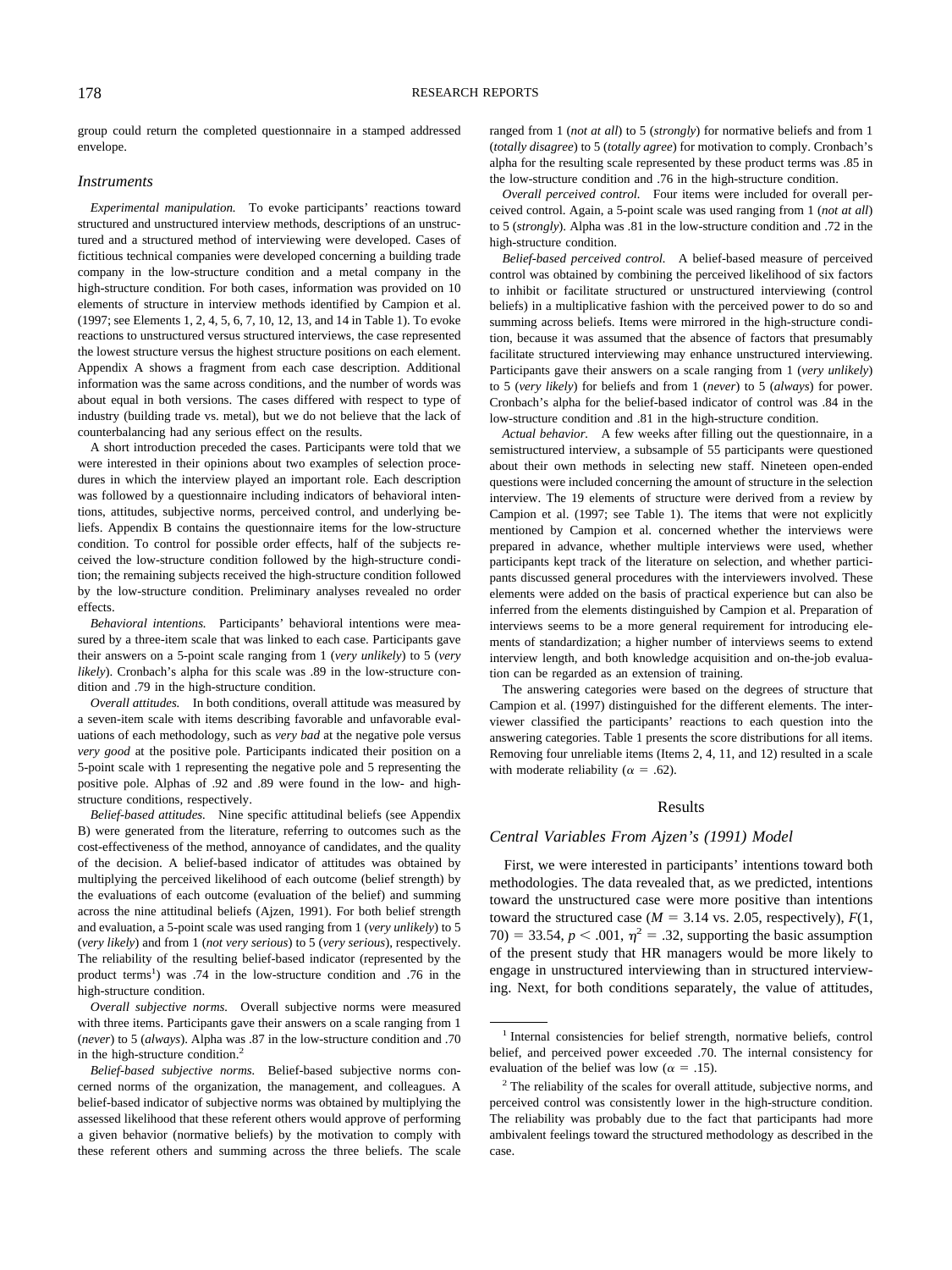# RESEARCH REPORTS 179

| Table 1                                                                      |  |  |
|------------------------------------------------------------------------------|--|--|
| Results of Interviews on Interview Structure: Percentages of Actual Behavior |  |  |

| Item                                                                                   | %            | M            | SD           |
|----------------------------------------------------------------------------------------|--------------|--------------|--------------|
| 1. The extent to which questions are based on job analysis<br>Intuitively              | 9.3          |              |              |
| Standard interview scheme                                                              | 9.3          |              |              |
| General demands for the specific position                                              | 29.6         |              |              |
| Job analysis                                                                           | 51.8         |              |              |
| 2. Preparation of the interviews                                                       |              |              |              |
| No preparation                                                                         | 20.0         |              |              |
| Shortly before the interview<br>In a separate meeting                                  | 63.6<br>16.4 |              |              |
| 3. The extent to which specific question types are used $(1 = rarely, 5 = very often)$ |              |              |              |
| Past behavior                                                                          |              | 3.84         | 1.21         |
| Hypothetical questions                                                                 |              | 3.29         | 1.30         |
| Background (education, work experience)                                                |              | 4.75         | 0.52         |
| Relevant knowledge<br>Motivation, goals, ambition                                      |              | 4.02<br>4.76 | 1.16<br>0.57 |
| Self-descriptions                                                                      |              | 4.07         | 1.26         |
| 4. The extent to which candidates receive the same questions                           |              |              |              |
| Interviewer is free to ask whatever he or she likes                                    | 34.5         |              |              |
| Questions based on a prepared list of topics                                           | 16.4         |              |              |
| Basically the same, but adjusted flexibly                                              | 49.1         |              |              |
| Exactly the same questions<br>5. Standardization of follow-up questioning              | 0.0          |              |              |
| No standardization                                                                     | 78.2         |              |              |
| Structured follow-up questioning                                                       | 1.8          |              |              |
| No follow-up questioning                                                               | 20.0         |              |              |
| 6. Allowing candidates to ask questions                                                |              |              |              |
| Questions allowed during entire interview                                              | 94.5         |              |              |
| Questions only at the end<br>No questions allowed                                      | 5.5<br>0.0   |              |              |
| 7. Note taking                                                                         |              |              |              |
| No note taking                                                                         | 7.5          |              |              |
| Optional or brief notes                                                                | 88.7         |              |              |
| Summarizing each answer                                                                | 3.8          |              |              |
| 8. Number of interviews<br>1                                                           | 1.8          |              |              |
| 2                                                                                      | 98.2         |              |              |
| 9. Length of the interview                                                             |              |              |              |
| $<1/2$ hr                                                                              | 0.0          |              |              |
| $1/2-1$ hr                                                                             | 49.1         |              |              |
| $1-2$ hr<br>10. Number of interviewers                                                 | 50.9         |              |              |
| Only 1                                                                                 | 18.2         |              |              |
| 2 or 3                                                                                 | 80.0         |              |              |
| 4 or 5                                                                                 | 1.8          |              |              |
| 11. The extent to which the same interviewers are used across all candidates           |              |              |              |
| Differs across candidates<br>May vary but preferably not                               | 14.5<br>12.7 |              |              |
| The same interviewers are used                                                         | 72.8         |              |              |
| 12. Discussion of candidates                                                           |              |              |              |
| After each interview                                                                   | 9.1          |              |              |
| Both after each interview and at the end                                               | 67.3         |              |              |
| At the end of all interviews                                                           | 23.6         |              |              |
| 13. Evaluation of candidates<br>Global evaluation                                      | 64.8         |              |              |
| Evaluation on multidimensional scales                                                  | 16.7         |              |              |
| Separate evaluation of each answer                                                     | 18.5         |              |              |
| 14. Use of rating scales                                                               |              |              |              |
| No rating scales                                                                       | 89.0         |              |              |
| Unanchored rating scales<br>Behaviorally anchored rating scales                        | 5.5<br>5.5   |              |              |
| 15. Use of ancillary information (e.g., test results, recommendations)                 |              |              |              |
| Ancillary information is included in the discussion of the interview                   | 27.3         |              |              |
| Ancillary information is considered separately                                         | 20.0         |              |              |
| Withdrawal of ancillary information                                                    | 52.7         |              |              |
| 16. Training of the interviewed person himself or herself                              |              |              |              |
| No training<br>As part of general professional education                               | 32.8<br>23.6 |              |              |
| In a special course                                                                    | 43.6         |              |              |
| 17. Training of other interviewers involved                                            |              |              |              |
| No training                                                                            | 67.3         |              |              |
| Training                                                                               | 32.7         |              |              |
| 18. Keeping hold of professional developments<br>No                                    | 25.5         |              |              |
| Yes                                                                                    | 74.5         |              |              |
| 19. General evaluation of practiced procedures among employees involved                |              |              |              |
| No                                                                                     | 41.8         |              |              |
| Yes                                                                                    | 58.2         |              |              |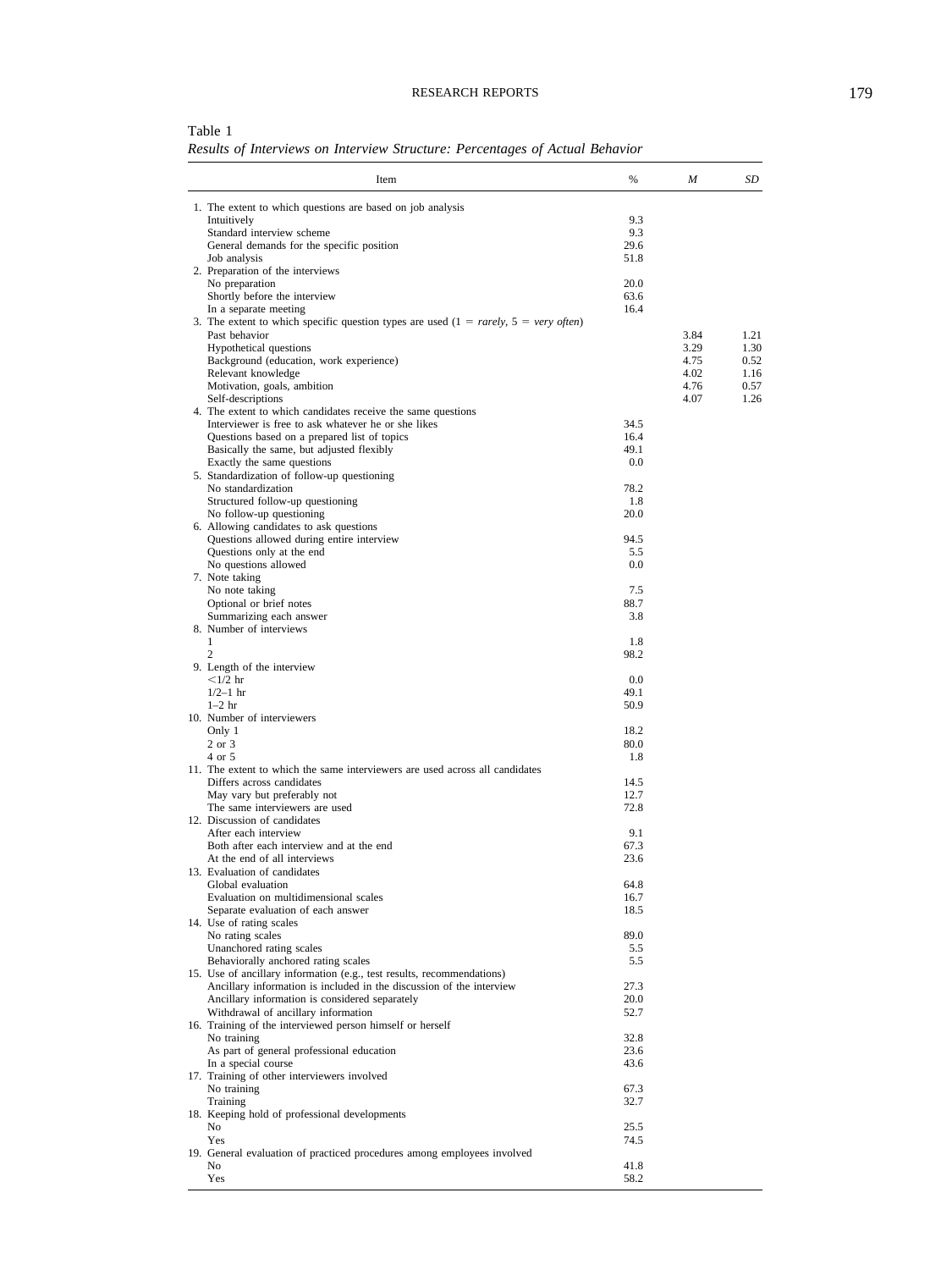subjective norms, and perceived control in predicting participants' intentions was considered. Table 2 presents the raw correlations between all variables in Ajzen's (1991) model. As Table 2 reveals, in both conditions all three independent variables were significantly related to participants' intentions. Hierarchical regression analysis with intentions as the criterion variable and attitudes, subjective norms, and perceived control as predictors revealed that, in the low-structure condition, attitudes and subjective norms were significant independent predictors (see Table 3). In the highstructure condition, all three model variables explained a significant amount of variance in participants' intentions toward structured interviewing, with attitudes as the most potent predictor. Together, the three model variables explained 60% of the variance in the low-structure condition and 50% of the variance in the high-structure condition.

# *Testing Ajzen's (1991) Model of Planned Behavior*

Two important assumptions underlie Ajzen's (1991) model. First, Ajzen assumed that belief-based measures of attitudes, subjective norms, and perceived control should correlate highly with general indicators of these model components. Second, the model assumes direct effects of the central variables (attitudes, subjective norms, and perceived control) on intentions and indirect effects of the belief-based indicators of attitudes, subjective norms, and perceived control through their effect on the central variables (see Figure 1). To test whether these assumptions held, we performed path analysis. Unfortunately, because the number of cases for which we collected both behavioral and attitudinal data was restricted  $(n = 55)$ , it was not possible to include behavior in this analysis.

In Ajzen's (1991) model, general indicators of attitudes, subjective norms, and perceived control are assumed to be "caused by" the belief-based indicators of the same variables. Path coefficients of the paths running from belief-based indicators to general indicators of the three central variables are represented by the raw correlations between belief-based and general measures that can be derived from Table 2. The direct paths from the general indicators to intentions are estimated by the partial correlation between each general indicator and behavioral intention, controlled for the effect of the remaining five independent variables, which are all directly or indirectly linked to behavioral intention (see Cohen & Cohen, 1983). For example, the path coefficient for the path running from overall attitudes to intentions was obtained by regressing intentions on overall attitudes, after controlling for the effects of overall subjective norms and overall perceived control and for beliefbased attitudes, belief-based subjective norms, and belief-based perceived control.

As Figures 2 and 3 show, both assumptions that underlie Ajzen's (1991) model were supported reasonably well by the data. In the low-structure condition, support was found for the indirect pathway from belief-based attitudes via overall attitudes to intentions and from belief-based subjective norms via subjective norms to intentions. An additional direct path was found running from belief-based attitudes to intentions. After we controlled for the effect of the remaining independent variables, the effect of beliefbased attitudes on intentions remained significant. No support was found for an independent direct effect of perceived control on intentions. In the high-structure condition, all paths were significant except for the path running from belief-based perceived control to overall perceived control. An additional direct path was found from belief-based subjective norms to intentions. The total amount of variance explained by the six independent variables was 61% ( $R = .78$ ) in the low-structure condition and 55% ( $R = .74$ ) in the high-structure condition.

# *Participants' Actual Behavior and Its Relationship to Their Intentions*

Next, we examined how participants' intentions toward unstructured interviewing reflected their own actual behavior. Table 1 reveals that, although participants scored at the highest level of structure on a number of interview elements, most figures revealed a rather unstructured way of working. Although a small majority of participants based interview questions on job analysis and used the same interviewers across candidates and in almost all cases two interviews were performed, pointing at attempts to structure procedures, results also showed that selection committees usually consisted of only two or three interviewers; that there was no standardization of follow-up questioning; and that candidates were allowed to ask questions during the entire interview, clearly reflecting a lack of structure.

To examine the relationship between participants' expressed intentions and their actual behavior, we computed correlations

| nı<br>а |
|---------|
|---------|

*Correlations Among the Model Variables (N 79)*

| Low-structure condition            |  |         |          |              | High-structure condition |          |                  |               |                          |     |         |                |         |         |         |          |
|------------------------------------|--|---------|----------|--------------|--------------------------|----------|------------------|---------------|--------------------------|-----|---------|----------------|---------|---------|---------|----------|
| Variable                           |  | 2       | 3        | 4            | 5                        | 6        |                  | 8             |                          | 2   | 3       | $\overline{4}$ | 5       | 6       |         | 8        |
| 1. Own behavior                    |  | $-.33*$ | $-.55**$ | $-.52** -18$ |                          |          | $-.35** - .43**$ | $-.25\dagger$ | $\overline{\phantom{a}}$ | .09 | $.10\,$ | $-.02$         | $.42**$ | $-.01$  | .13     | .08      |
| 2. Behavioral intention            |  |         | $.70**$  | $.72**$      | $.43**$                  | $.64**$  | $.64**$          | $.37**$       |                          |     | $.63**$ | .54**          | $.30**$ | $.56**$ | $.63**$ | $.51**$  |
| 3. Attitude                        |  |         |          | $.71**$      | $.37**$                  | $.66***$ | $.61**$          | $.36**$       |                          |     |         | $.65***$       | .03     | $.73**$ | $.63**$ | $.64**$  |
| 4. Subjective norm                 |  |         |          |              | $.48**$                  | $.60**$  | $.70**$          | $.57**$       |                          |     |         |                | .08     | $.51**$ | $.58**$ | $.61**$  |
| 5. Perceived control               |  |         |          |              |                          | $.41**$  | $.39**$          | $.43**$       |                          |     |         |                |         | .20     | .21     | $-.01$   |
| 6. Belief-based attitude           |  |         |          |              |                          |          | $.48**$          | $.37**$       |                          |     |         |                |         |         | $.57**$ | $.48**$  |
| 7. Belief-based<br>subjective norm |  |         |          |              |                          |          |                  | .44**         |                          |     |         |                |         |         |         | $.65***$ |
| 8. Belief-based control            |  |         |          |              |                          |          |                  |               |                          |     |         |                |         |         |         |          |

$$
\dagger p < .10.
$$
  $* p < .05.$   $** p < .01.$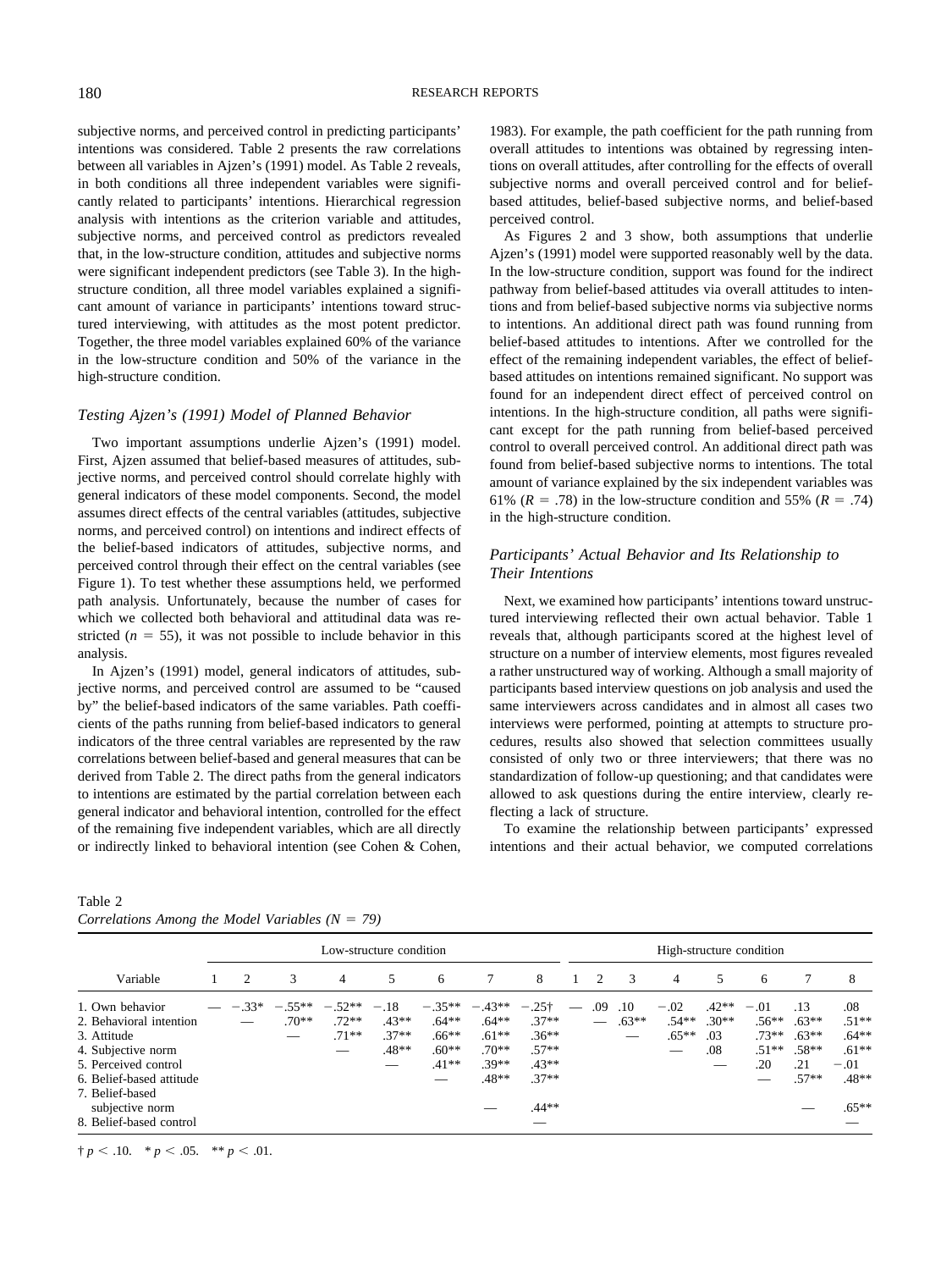Table 3 *Results of Hierarchical Regression of Behavioral Intention on Attitude, Subjective Norm, and Perceived Control (N 79)*

| Variable          | Low structure | High structure |  |  |  |
|-------------------|---------------|----------------|--|--|--|
| Attitude          | $.39**$       | .49**          |  |  |  |
| Subjective norm   | $.40**$       | $.21*$         |  |  |  |
| Perceived control | .09           | $.27**$        |  |  |  |
| R                 | .77           | .71            |  |  |  |
| $R^2$             | .60           | .50            |  |  |  |

*Note.* The values for attitude, subjective norm, and perceived control are standardized regression coefficients.

 $* p < .05.$   $* p < .01.$ 

between intentions toward both cases and the indicator of actual behavior (see Table 2). In the low-structure condition, a significant negative relationship was found between intentions and behavior, indicating that the higher participants' intentions to act in the way that was described in the case, the less structured was their own method of interviewing. This finding supports the validity of our findings, although it must be noted that the association was not very strong. It is interesting that a strong negative correlation was found for both attitudes and subjective norms with behavior. The higher the subjective norms and the more positive the attitudes toward unstructured interviewing, the fewer elements of structure that participants had included in their own daily practice. Moreover, participants' actual behavior was also significantly negatively related to belief-based indicators of attitudes and subjective norms. Again, the more positive participants' attitudes and their subjective norms toward unstructured interviewing, the less structured was their own way of working. Behavior was marginally significantly related to belief-based perceived control. It is interesting that the findings for actual behavior were consistent with the findings for intentions: Overall subjective norms and belief-based attitudes and norms were also the best predictors of participants' intentions (see Tables 2 and 3). The element of structure that was most consistently related to Ajzen's (1991) model variables referred to the extent to which structured rating scales were used, which appeared to be negatively associated with intentions  $(r =$  $-0.33$ ,  $p < 0.05$ ), attitudes ( $r = -0.33$ ,  $p < 0.05$ ), subjective norms  $(r = -.45, p < .01)$ , belief-based attitudes  $(r = -.34, p < .05)$ , and belief-based subjective norms  $(r = -.45, p < .01)$ . No



*Figure 2.* Model of planned behavior in the low-structure condition. b = belief;  $e =$  evaluation;  $nb =$  normative belief;  $mtc =$  motivation to comply; cb = control belief;  $p = power.$  \**p* < .05. \*\**p* <  $.01.$  \*\*\* $p < .001.$ 



*Figure 3.* Revised model of planned behavior in the high-structure condition.  $b = \text{belief}$ ;  $e = \text{evaluation}$ ;  $nb = \text{normalive belief}$ ; mtc = motivation to comply; cb = control belief;  $p = power$ .  $* p < .05$ .  $* p < .01$ .

significant association between participants' intentions and their actual behavior was found in the high-structure condition. However, we did find a significant positive correlation between overall perceived control and behavior. A perception of control over structured interview methods was associated with a structured way of working in practice. When the individual elements of structure were considered, again the extent to which structured rating scales were used appeared to be related to perceived control ( $r = .30, p <$ .05), as well as amount of structure in the discussion of candidates (Element l;  $r = .36$ ,  $p < .01$ ), the number of interviews ( $r = .33$ ,  $p < .05$ ), the amount of training of interviewers ( $r = .33, p < .05$ ), and own training  $(r = .30, p < .05)$ .

# Discussion

In terms of criteria such as objectivity, reliability, and validity, performing selection interviews in an intuitive and unstructured way may seem foolish. Science has propagated introducing farreaching elements of standardization, but HR managers in practice seem to be very reluctant to adopt well-structured procedures. The HR and general managers who participated in this study worked in a semistructured way in which some form of assistance was provided in conducting the interviews but in which the process was in many aspects not standardized (see Campion, Pursell, & Brown, 1988). In line with these findings, a description of an unstructured case evoked stronger intentions to engage in the described behavior than a description of a structured case.

What are the determinants of practicing structured or unstructured interview techniques? In the present study, Ajzen's (1991) theory appeared to be a useful framework for predicting managers' intentions toward both interview methods. With respect to unstructured interviewing, support was found both for direct effects of overall attitudes and subjective norms on intentions and for indirect effects of belief-based attitudes and subjective norms on intentions through their effect on overall attitudes and subjective norms. Overall and belief-based indicators of attitudes and subjective norms also were consistently related to managers' actual behavior. The more favorable their attitudes and the higher the subjective norm toward unstructured interviewing, the less participants were inclined to work in a structured way in their daily practice. No support was found for the influence of perceived control on intentions or behaviors. With respect to structured interviewing, support was found for the direct effects of overall attitudes, subjective norms, and perceived control on intentions.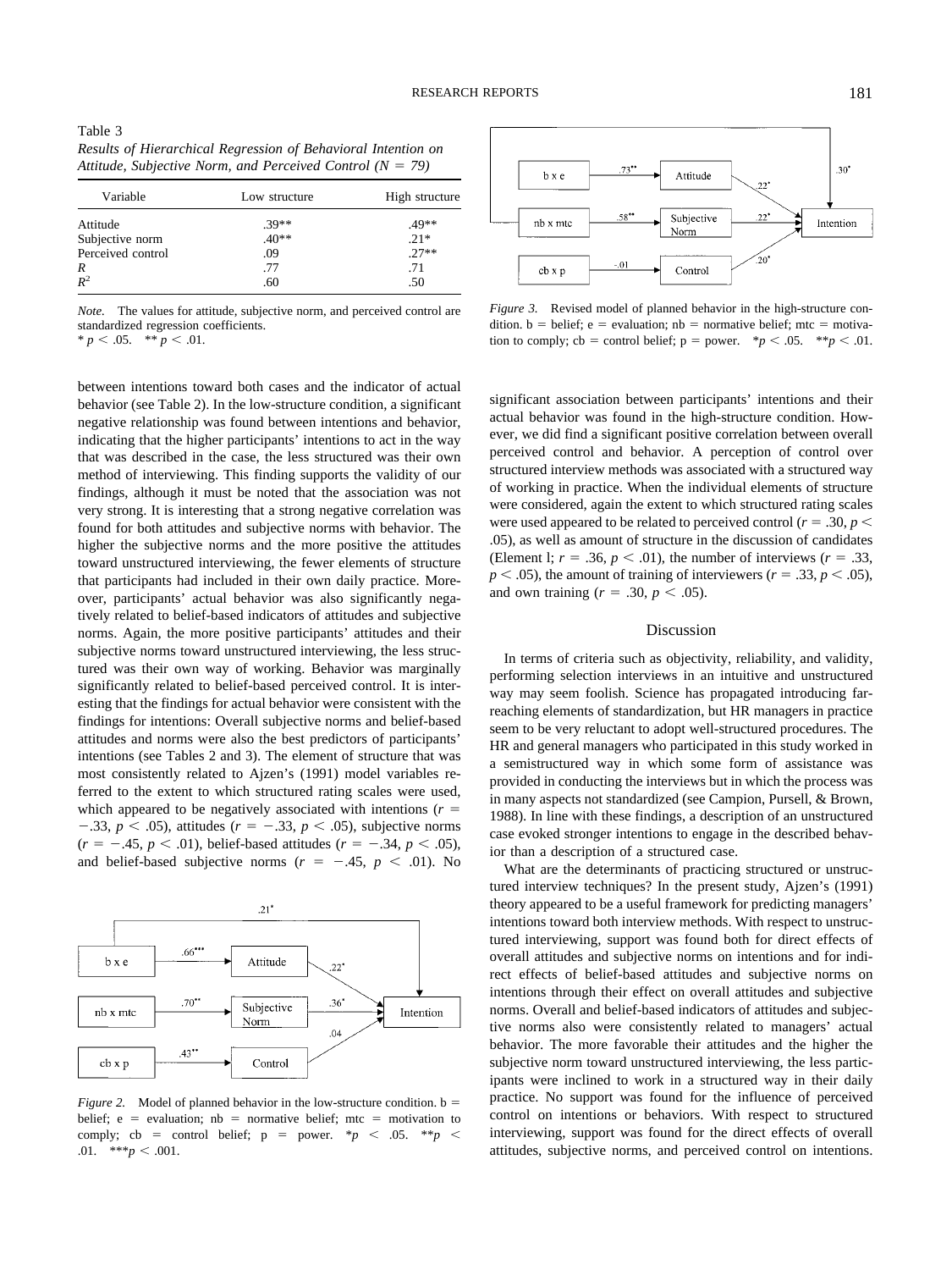Only perceived control was also related to actual behavior. The higher managers' perceived control over structured methods, the more participants were inclined to work in a structured way themselves. Support for indirect effects of belief-based measures on intentions was found for both attitudes and subjective norms but not for perceived control. In this condition, belief-based measures were unrelated to actual behavior.

Although we established relationships between several model variables and managers' actual behavior, the present study provided only weak evidence for a link between intentions and behaviors. In the unstructured condition, a modest relationship was found, whereas in the structured condition, we did not find a significant relationship at all. Ajzen (1991) argued that the relation between intentions and behaviors may be weak or even absent if behaviors pose serious problems of control. In the high-structure condition, we found a rather strong relationship between perceived control and behavior. In this condition, managers with serious intentions to engage in structured interviewing may have lacked the necessary knowledge and skills to actually perform a structured interview and therefore may have refrained from doing so. In response to the question whether they applied the "situation–task– action–result model," which refers to a well-known method of standardized prompting (e.g., Gramsbergen & Van der Molen, 1992), the majority of participants stated that they never applied it or—even more extreme—did not know it at all. An alternative explanation may be that the case presented in the high-structure condition was too extreme in comparison to participants' actual behavior. Their own way of working was generally semistructured. Even those participants at the higher end of standardization may have had negative intentions toward the method that was described in the case. Adding a semistructured condition in the study could have revealed a stronger relationship between behavior and intentions.

In both conditions, underlying beliefs were significantly related to managers' attitudes toward both methodologies. These underlying beliefs referred to the performance of each method, such as success rate, gaining insight into candidates' capabilities, and cost-effectiveness, which were consistently evaluated more positively in the low-structure condition than in the high-structure condition ( $M = 2.60$  vs. 2.11 for insight into capabilities and  $M = 2.60$  vs. 2.13 for cost-effectiveness, respectively). It is apparent that if scientists were more successful in communicating that structured interviews are likely to enhance the quality of the decision and to result in lower failure rates, whereas unstructured methods are less successful in this regard, behavioral intentions might change.

In addition, attitudinal beliefs referred to the evaluation of the selection procedure by candidates. Again, the structured interview scored less favorably with respect to its value in recruitment than did the unstructured interview ( $M = 2.60$  vs. 3.71 for recruitment and  $M = 2.64$  vs. 4.06 for avoiding annoyance). It is questionable whether these evaluations are valid. In the introduction, we argued that empathic behavior of the recruiter is associated with higher ratings of the organization's attractiveness and of the probability of job acceptance (Taylor & Bergman, 1987) and that unstructured interviews allow the communication of these qualities better than structured interviews (Dipboye, 1992, 1997). However, Taylor and Bergman also found that the higher the interview structure, the more likely candidates were to accept job offers. Efforts could be

made to communicate to HR managers that it is by no means clear whether candidates do prefer unstructured over structured methods. Moreover, interview training could focus on combining a strict attitude associated with high structure with empathic responding (e.g., Gramsbergen & Van der Molen, 1992). It is probably easier to be perceived as empathic in an unstructured interview, and the interviewer may need more social skills to be friendly and receptive in a structured one. Teaching the necessary skills seems therefore to be very important.

Belief-based subjective norms were significantly related to the general subjective norm. These belief-based norms referred to the general climate in the organization and the opinion of important others in the organization (colleagues and the management). Moreover, belief-based subjective norms also affected intentions toward both unstructured and structured interviews. Thus, unless the organizational climate changes in the direction of less favorable overall attitudes toward unstructured interviews, HR managers will not be inclined to change their behavior. The importance of social norms implies that isolated activities aimed at training or providing information to HR managers will probably not be very useful.

The failure to find a relationship between belief-based and general indicators of control in the high-structure condition suggests either that general control refers to a more global psychological state—that is, in contrast to what Ajzen (1991) suggested in his theory—not related to salient control beliefs or that we simply failed to detect the salient beliefs that HR managers in our sample held. The fact that in the low-structure condition we did find a significant correlation between the belief-based and the general indicator of perceived control suggests that the second explanation is most plausible. Because we did find a significant relation of overall perceived control with intentions and behavior in the high-structure condition, it seems worthwhile to try to discover the salient control beliefs in future research.

In conclusion, the present findings may help in designing interventions aimed at encouraging a more structured way of working. In particular, attempting to change the organizational climate and providing organizations with knowledge that the quality of the decision is enhanced by including elements of standardization may be successful. However, the size of the present sample was small. And, of course, we have to be aware of the fact that because the data are correlational, no conclusions can be drawn with respect to the direction of the relationships. What others approve of may be inferred from one's own intentions rather than the other way around. Before any firm conclusions can be drawn about the implications of these findings for the daily practice of organizations, future studies are needed with larger sample sizes that incorporate longitudinal designs.

# References

- Ajzen, I. (1991). The theory of planned behavior. *Organizational Behavior and Human Decision Processes, 50,* 179–211.
- Ajzen, I., & Fishbein, M. (1980). *Understanding attitudes and predicting social behavior.* Englewood Cliffs, NJ: Prentice Hall.
- Bowman, J. S. (1976, August). The behavioral sciences: Fact and fantasy in organizations. *Personnel Journal,* 395–397, 413.
- Campion, M. A., Palmer, D., & Campion, J. E. (1997). A review of structure in the selection interview. *Personnel Psychology, 50,* 655–702.
- Campion, M. A., Pursell, E. D., & Brown, B. K. (1988). Structured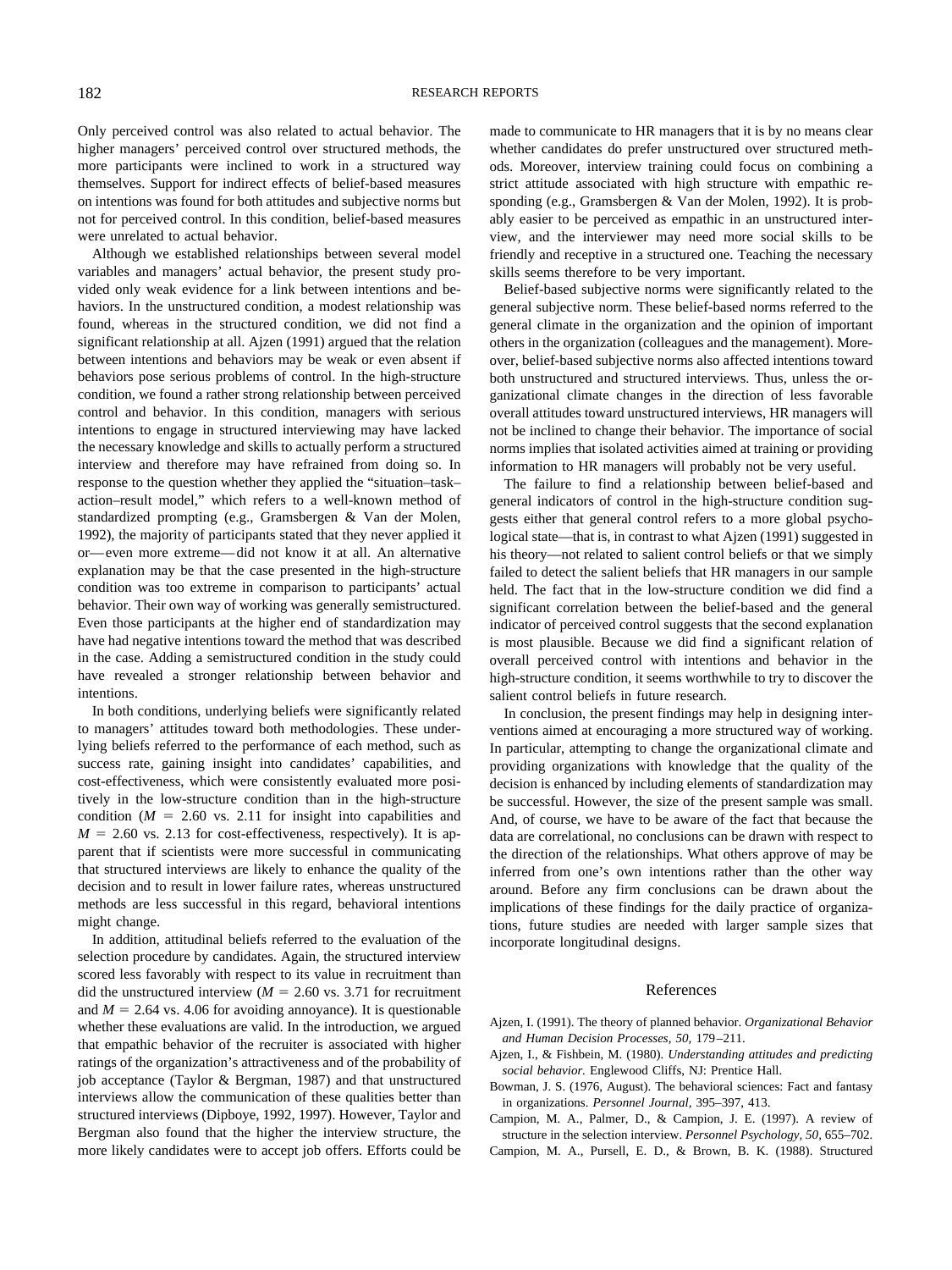interviewing: Raising the psychometric properties of the employment interview. *Personnel Psychology, 41,* 25–41.

- Cohen, J., & Cohen, P. (1983). *Applied multiple regression/correlation analysis for the behavioral sciences.* Hillsdale, NJ: Erlbaum.
- Dipboye, R. L. (1992). *Selection interviews: Process perspectives.* Cincinnati, OH: South-Western.
- Dipboye, R. L. (1997). Structured selection interviews: Why do they work? Why are they underutilized? In N. Anderson & P. Herriot (Eds.), *International handbook of selection and assessment* (pp. 455–473). New York: Wiley.
- Fishbein, M., & Ajzen, I. (1975). *Belief, attitude, intention, and behavior: An introduction to theory and research.* Reading, MA: Addison-Wesley.
- Gannon, M. J. (1983, May–June). Managerial ignorance. *Business Horizons,* 26–32.
- Gramsbergen, Y., & Van der Molen, H. T. (1992). *Gesprekken in organisaties* [Communication in organizations]. Groningen, the Netherlands: Wolters-Noordhoff.
- Harris, J. G. (1989). Reconsidering the employment interview: A review of recent literature and suggestions for further research. *Personnel Psychology, 42,* 691–726.
- Huffcutt, A. I., & Arthur, W., Jr. (1994). Hunter and Hunter (1984) revisited: Interview validity for entry-level jobs. *Journal of Applied Psychology, 79,* 184–190.
- Kossek, E. E. (1989). The acceptance of human resource innovation by multiple constituencies. *Personnel Psychology, 42,* 263–281.
- Latham, G. P., & Finnegan, B. J. (1993). Perceived practicality of unstruc-

tured, patterned, and situational interviews. In H. Schuler, J. L. Farr, & M. Smith (Eds.), *Personnel selection and assessment: Individual and organizational perspectives* (pp. 41–55). Hillsdale, NJ: Erlbaum.

- McDaniel, M. A., Whetzel, D. L., Schmidt, F. L., & Maurer, S. D. (1994). The validity of employment interviews: A comprehensive review and meta-analysis. *Journal of Applied Psychology, 79,* 599–616.
- Oviatt, B. M., & Miller, W. D. (1989). Irrelevance, intransigence, and business professors. *Academy of Management Executive, 3,* 304–312.
- Schuler, H. (1993). Social validity of selection situations: A concept and some empirical results. In H. Schuler, J. L. Farr, & M. Smith (Eds.), *Personnel selection and assessment: Individual and organizational perspectives* (pp. 11–26). Hillsdale, NJ: Erlbaum.
- Taylor, S., & Bergman, T. J. (1987). Organizational recruitment activities and applicants' reactions at different stages of the recruitment process. *Personnel Psychology, 40,* 261–285.
- Terpstra, D. E., & Rozell, E. J. (1997). Why some potentially effective staffing practices are seldom used. *Public Personnel Management, 26,* 483–495.
- Wiesner, W. H., & Cronshaw, S. F. (1988). A meta-analytic investigation of the impact of interview format and degree of structure on the validity of the employment interview. *Journal of Occupational Psychology, 61,* 275–290.
- Zehelein, A. (1985). *Students' judgments of interviewers: The influence of gender and communication style.* Unpublished master's thesis, Universität Erlangen-Nürnberg, Erlangen, Germany.

# Appendix A

# Fragments of Case Descriptions in the Low- and High-Structure Conditions

# High Structure

One hour before the interviews, the committee goes over the interview scheme (which has been developed in an earlier phase) and divides roles among members. During the interview, the interview scheme is strictly followed. At the beginning of the interview, the director takes some time to provide information about the job content and the organization. Candidates do not get the opportunity to ask questions until the end of the interview. During the interview, two committee members take detailed notes of everything the applicants put forward. The other committee members score the given answers on the job demands.

After each interview, committee members evaluate candidates on the job demands. After the final interview, candidate profiles are discussed among committee members under supervision of the chair of the committee, Mr. Steenhuis (consultant).

# Low Structure

Fifteen minutes before the interviews, the director (Derksen) and a member of the management team come together to discuss some possible questions for candidates that they have put on paper. At the beginning of the interview, the director provides extensive information about the job content and the organization. Candidates get the opportunity to ask questions during the entire interview. During the interview, questions arise from a flexible role division, and dependent on what candidates put forward, additional questions are asked or questions are prompted. In each interview, new information is brought up by candidates, and this information is further elaborated on. Both committee members form a global evaluation on the basis of their major impressions during the interview.

After each interview, subjective impressions of each candidate are discussed. After all interviews, it is evaluated which candidate came out as the best.

(*Appendixes continue*)